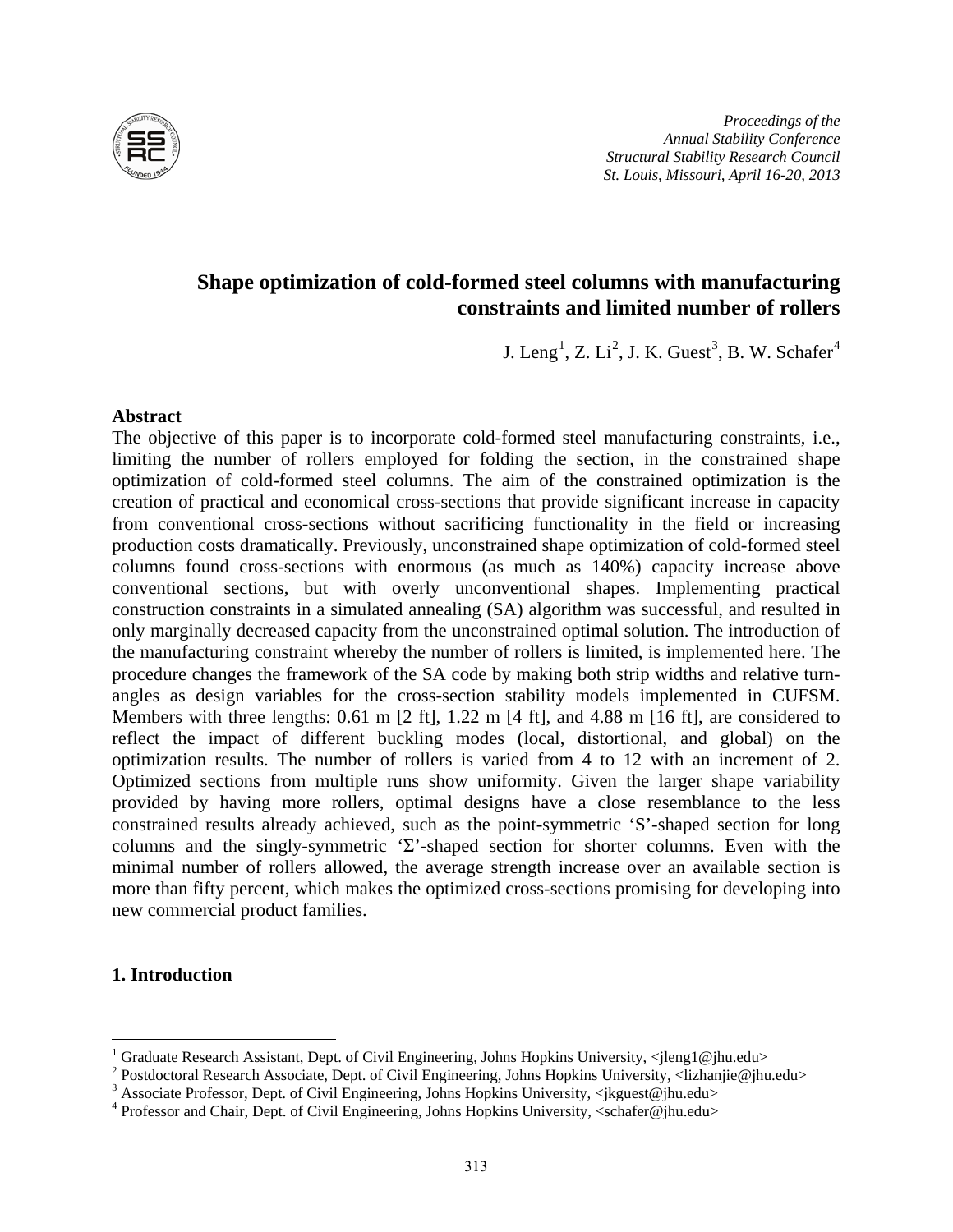Cold-formed steel (CFS) has been used extensively in low and midrise buildings, storage racks, car bodies, highway products, transmission towers and other applications as both structural and non-structural members due to its high strength-to-weight ratio and low cost of material and manufacture. Typical CFS thickness is approximately 1 mm [0.04 in.] and typical section depth ranges from approximately 75 to 300 mm [3 to 12 in.]. The member cross-sections are created by bending steel sheets with roll-forming machines. By adjustment of the number and location of rollers, it is possible to form almost any open section. Specifically, many more sections may be produced than the common C- and Z-sections employed in North American commercial practice (e.g. AISI Cold-Formed Steel Design Manual, 2008). Shape optimization of CFS members is a problem of great research value and practical interest.

With low thickness and high slenderness, CFS members are subject to buckling failure, including local plate buckling, distortional buckling, and global (Euler) buckling (Schafer, 2008). Consequently, for CFS members, an optimization problem of importance is to maximize the axial capacity of a column with a given length, coil width (i.e., cross-section perimeter), and sheet thickness.

Previous research explored the unconstrained optimization of CFS members using two types of algorithms: gradient-based and stochastic. The gradient-based search includes deterministic algorithms that depend on exact or approximate forms of first, and/or second-order partial derivatives of the objective function, such as the steepest descent and trust-region methods. The computation of the partial derivatives can be costly, although first order necessary conditions are available for checking convergence. Stochastic search algorithms, like simulated annealing (SA) and genetic algorithms (GA), utilize random perturbations to carry out a wide search of the design space and are potentially able to find global optima without gradient information. However, convergence is probabilistic, and implies multiple replications of the simulation need to be performed to probabilistically locate optima.

The methods utilized to determine nominal axial capacity,  $P_n$ , from design specifications also has a great impact on the formulation of the optimization problem. The classical effective width method (AISI-S100-07) is difficult or impossible to be implemented for complicated crosssections. The Direct Strength Method (DSM, see Appendix 1 of AISI S100-07) only requires the user to provide the critical load in local  $(P_{crl})$ , distortional  $(P_{crd})$ , and global buckling  $(P_{cre})$ , and the load at yield  $(P_y)$  for any arbitrary cross-section. This can be coded in a general form amenable to simulation-based optimization. In this work, the author used the finite strip method in the open source software package CUFSM (Schafer et al., 2006 and 2010) to determine  $P_{\text{crl}}$ ,  $P_{crd}$ , and  $P_{cre}$ .

Previous research on CFS member optimization provides different combinations of strength evaluation criterion from design codes, and optimization algorithms. The classic paper by Seaburg and Salmon (1971) employs the gradient-based steepest descent method to explore the dimensions of hat sections using the effective width method in the AISI Specification (AISI, 1968). Tran and Li (2006) solved the optimization problem of a lipped channel beam using the trust-region method based on various failure modes from the British code BS 5950-5 (British Standard Institution, 1998) and Eurocode (EuroCode-3, 1996). Lu (2003) combined CUFSM with GA to optimize Z-section dimensions largely following the effective width design of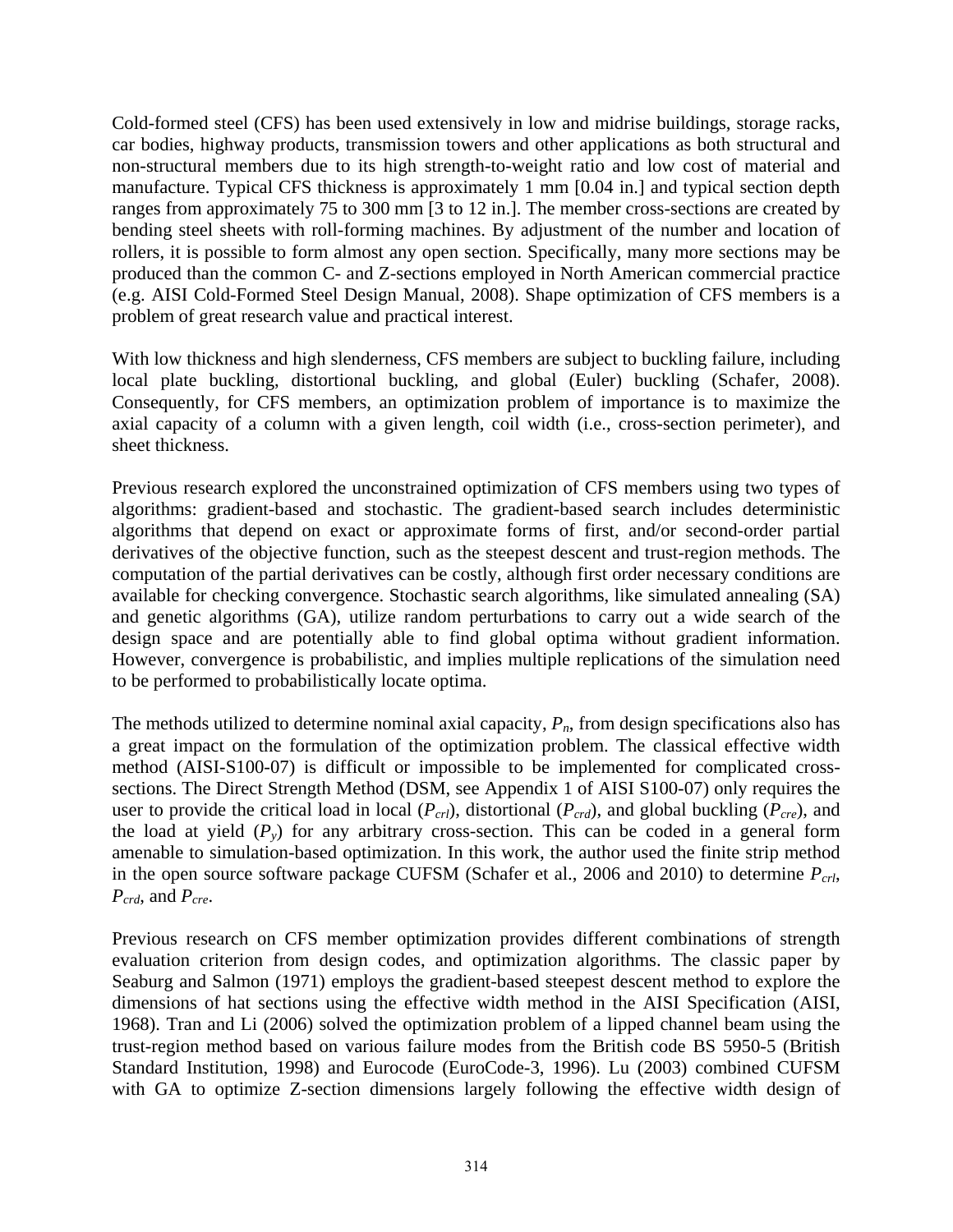Eurocode 3 (EuroCode-3, 1996). Kolcu et al. (2010) considered Mindlin-Reissner finite strips and used sequential quadratic programming to maximize the critical load  $P_{cr}$ . Recently, Chamberlain Pravia and Kripka (2012) used SA to optimize the dimension of a C-section column following the effective width method in the AISI specification. Liu et al. (2004) discussed the use of Bayesian classification trees in CFS member optimization by maximizing  $P_n$  with the help of DSM and CUFSM. The authors' previous publication (Leng et al., 2011) showed that several novel cross-sections can be identified as global maximizers of axial capacity  $P_n$  using both SA and GA for general search and the steepest descent method for a second search of local optima. Gilbert et al. (2012) proposed 'self-shape optimization' based on floating-point type GA, which is also capable of generating new cross-sections. The application of the algorithm in CFS columns (Gilbert et al., 2012) with CUFSM as the tool for buckling analysis produces optimal cross-sections very close to the authors' existing findings further confirming earlier work.

The work presented here provides the final evolution of practical optimization algorithms for member-level shape optimization of CFS columns. Initially, we formulated our optimization problem as the maximization of axial capacity  $P_n$  given a fixed amount of steel sheet. Relative turn-angles of adjacent equal width finite strips were utilized as design variables. Columns with different physical length were studied to reveal the impact of buckling mode on the optimized shapes. The solution provides unconstrained optimal shapes with impressive increase in  $P_n$ , but in some cases with no practical potential for production (Leng et al., 2011). Next, constraints based on practical manufacturing and end-use limits were taken into account in the SA algorithm (Leng et al., 2012). An approach is employed in the SA where random perturbations modify the current elite design and check if constraints are satisfied (based on Spall, 2003). The resulting optimal cross-sections include singly-symmetric 'Σ' like sections for short  $(0.61 \text{ m}, [2 \text{ ft}])$  and intermediate length (1.22 m, [4 ft]) columns and point symmetric squashed 'S' like sections for long (4.88 m, [16 ft]) columns. All shapes have  $P_n$  at least 200% higher than a reference lipped channel 'C' section and all shapes are within at least 10% of the  $P_n$  for the unconstrained optimum.

In this work, all manufacturability constraints remain and a limit on the number of rollers (i.e. locations where the section may be folded) is introduced as an additional constraint. This is intended to be regarded as an initial attempt to incorporate the perspective of manufacturing cost into the search process. Technically, this change requires modifying the design variables to enable the change of widths for the finite strips in the CUFSM model. The modified SA code was employed with the allowable number of rollers ranging from 4 to 12 and three physical member lengths (0.61, 1.22 and 4.88 m; [2, 4 and 16 ft]). With only four rollers, the algorithm is essentially the dimension optimization of a lipped channel section (although adjustment in the lip angle is also possible). As the number of rollers increases, greater design freedom is permitted and the optimized shapes bear more resemblance to ' $\Sigma$ ' and squashed 'S' shapes found in constrained optimization with manufacturability constraints only. Even with only four rollers allowed the optimal section  $P_n$  is still increased more than 50% from the reference lipped channel section. This research provides a generalized optimization framework to handle constrained optimization of CFS columns and provides cross-sections with great potential in practice and thus can be integrated into system optimization of cold-formed steel buildings.

# **2. Implement of constraints in simulated annealing algorithm**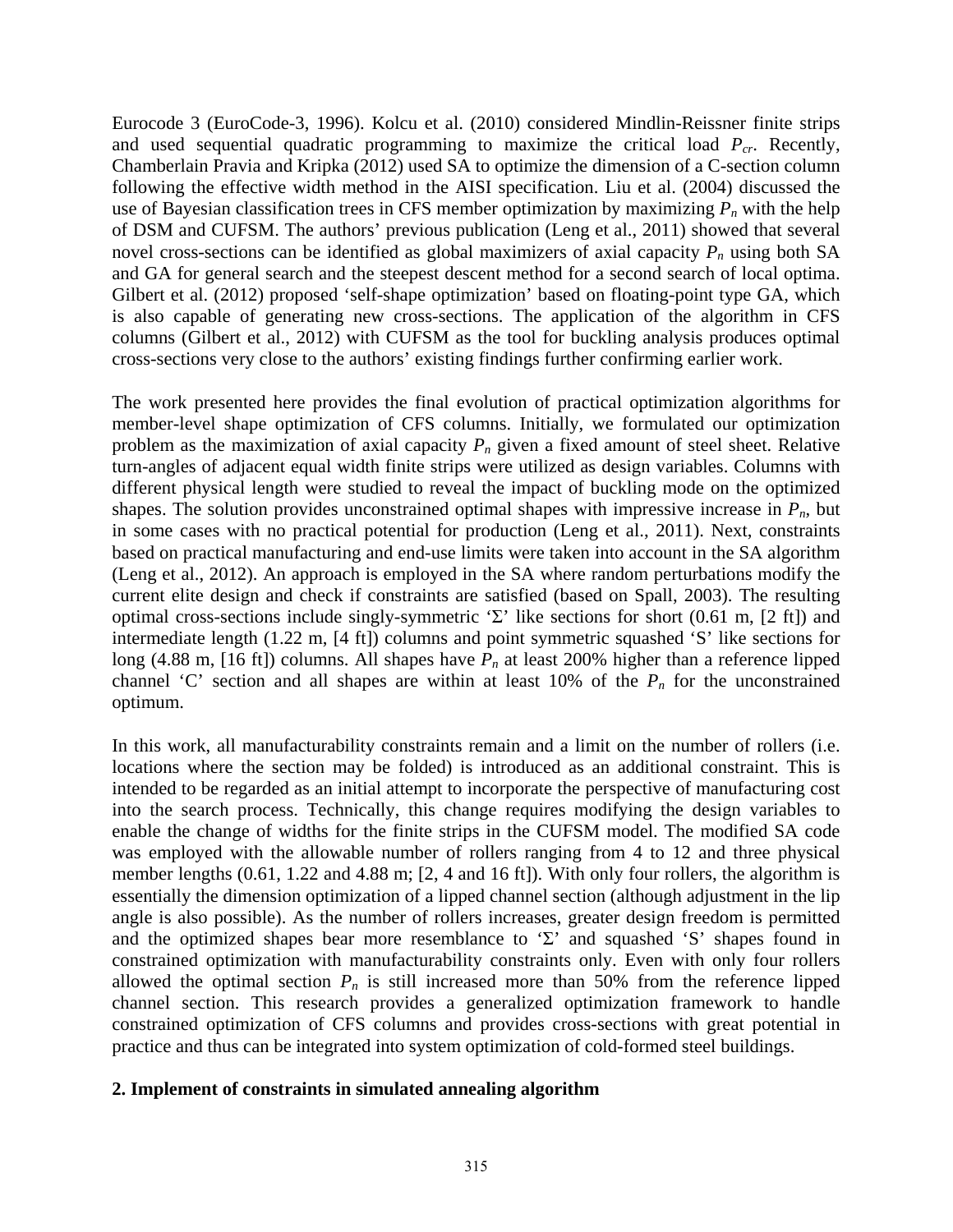As discussed previously (Leng et al., 2012), the CFS column cross-section is composed of equal width strip elements in the longitudinal direction and the sheet may be bent at the boundary of the strips. Since the strip width is fixed in advance, only the relative turn-angles between strips are design variables (between  $-\pi$  and  $\pi$ , counter clockwise is positive). For example, the lipped channel in Fig. 1(a) is discretized into 42 equal width strips, and only four of the 42 relative turnangles are non-zero. However, in practical manufacturing using of roll-formers, the number of rollers that can be applied is much smaller, but the distance from roller to roller can vary; therefore, strip width is a natural design variable. The same lipped channel section, now shown in Fig. 1(b), is described by 6 turn-angles and variable lip length, flange width, and web depth. Note, that  $\theta_2$ ,  $\theta_3$ ,  $\theta_5$  and  $\theta_6$  are the actual locations of the four rollers. Enforcing symmetry, the turn-angle at the mid-point of the web,  $\theta_4$ , is zero and the cross-section has only three independent strip widths. The values of  $l_1$ ,  $l_2$  and  $l_3$  are equal to lip length  $l_l$ , flange length  $l_f$  and half of web length  $l_w$ , respectively. For the more complicated singly-symmetric 'Σ'-shaped section of Fig. 1(c) which can be formed using ten rollers, strip 1 and 2 are on the lip and strip 4, 5 and 6 are on the web. As a result,  $l_1+l_2=l_l$ ,  $l_3=l_f$ , and  $l_4+l_5+l_6=l_w$ . Since a fixed amount of uniform thickness steel sheet can be represented by the perimeter of the cross-section *c*, it is natural that  $l_l+l_f+l_w=c/2$ .

In any given optimization simulation the total number of rollers,  $n_{rol}$ , is fixed. Further, we require  $n_{rol}$  to be an even number larger than four, since at least four roller rollers are required to create a lipped channel (Fig. 1(a)). With a given *nrol*, there are *nrol*+2 strips and *nrol*+2 turn-angles. A typical vector of  $2n_{rol}+4$  total design variables is given as:

$$
\mathbf{x} = [l_1, l_2, \cdots l_{n_{rel}+2}, \theta_1, \theta_2, \cdots \theta_{n_{rel}+2}]^T
$$
 (1)

From x, the coordinate of every node can be determined. For convenience, the cross-section is generated in the *xy* plane and the origin of the model is set coincident with the first node. Further, as an end-use constraint the flanges must be parallel with the *x* axis (Fig. 1). The maximum number of strips on the lip,  $n<sub>ml</sub>$  is determined from  $n<sub>rol</sub>$ . In our formulation, the flange is always flat, and is always treated as one strip. At least one strip must be kept to model one half of the web. Consequently, when  $n_{rel}=4$ , i.e. only four rollers exist (see Fig. 1(b)), only two strips out of six in total are left for two lips, so  $n<sub>ml</sub>$  must be one. When there are more than four rollers, there can be more strips on the lip. Despite the benefits of complex lips in local and distortional buckling resistance, too many strips on it would increase complexity in forming and leave less design freedom for the optimization of web. As a result, the value of *nml* should be within 1 and 3. Note, in analysis using CUFSM, the mesh is doubled, and thus two strips are used to model the flange.

Minimum strip width *lmin*, minimum lip length *lminl*, minimum flange length *lminf*, and minimum and maximum web depth (*dmin* and *dmax*) are specified as dimension constraints.

The simulated annealing (SA) algorithm is realized by adding a random perturbation to the design variables of the current elite design in order to create new designs that are then are evaluated against the objective function to compare performance (Arora, 2004). We require the perturbed designs to satisfy all manufacturability constraints. These constraints are fully detailed in previous work (Leng et al., 2012) and illustrated in Fig. 2(a).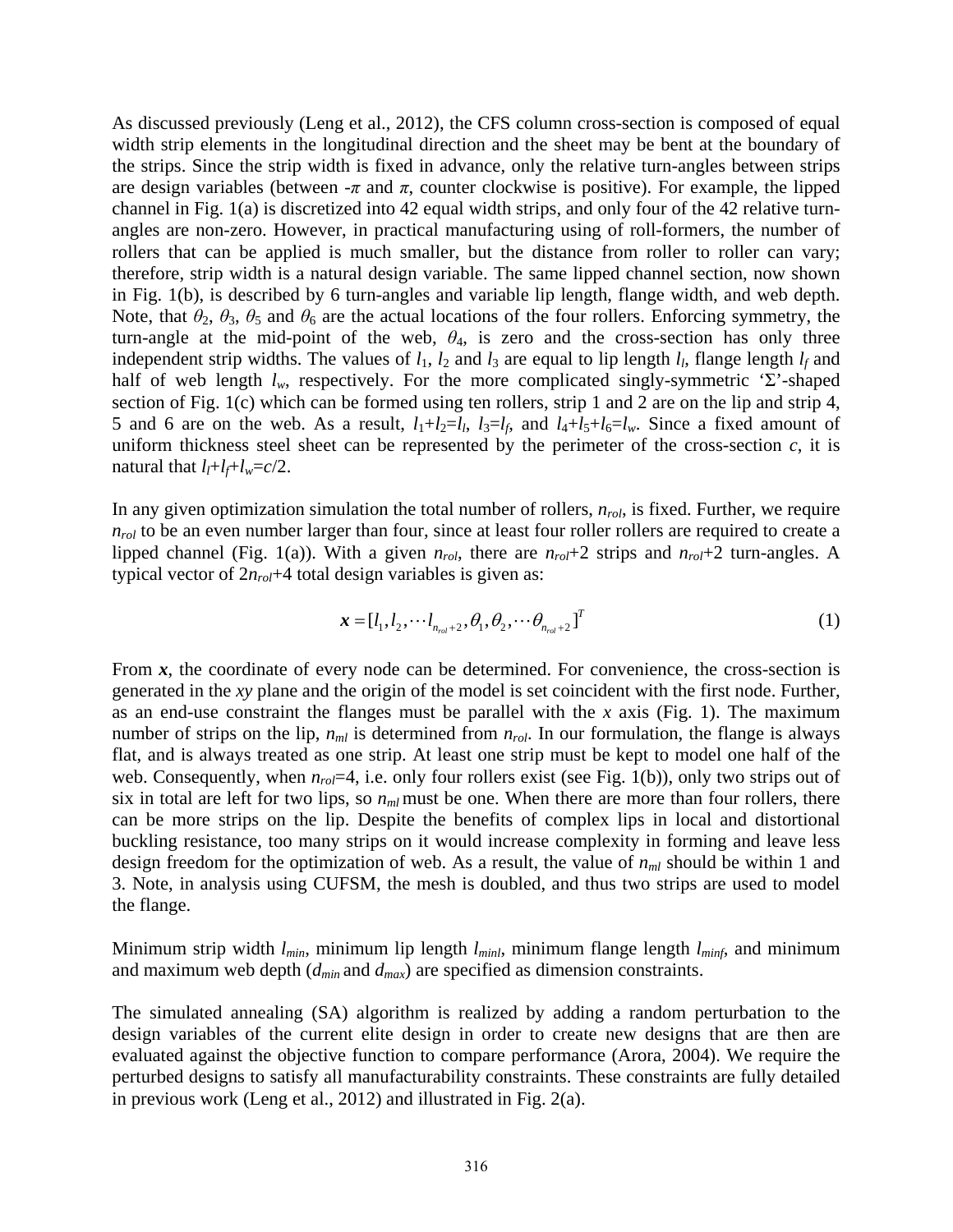The first constraint is that the cross-section must be either symmetric or anti-symmetric, initially set by a randomly generated tag. As a result, this symmetry/anti-symmetry constraint actually creates a mapping that makes only half of total design variables independent. The reduced design vector is:

$$
\mathbf{x} = [l_1, l_2, \cdots l_{n_{\text{rel}}/2+1}, \theta_1, \theta_2, \cdots \theta_{n_{\text{rel}}/2+1}]^T
$$
 (2)

Departing from our previous work, we constrained the mid portion of the web to be perpendicular to the flange, and thus turn-angle  $\theta_{n_{rel}/2+2}$  is always set as zero. This constraint is required for symmetric cross-sections in our problem: otherwise there would be a fold in the middle of the web and the total number of non-zero turn-angles would be odd. The constraint is not strictly necessary for anti-symmetric cross-sections, but maintained for simplicity. The constraint is also of practical value since a flat area for punching holes is necessary to allow the passage of utilities in typical CFS studs (columns). Assuming the numbers of strips in the lip, the flange and half of the web are  $n_i \in \{1, 2, \dots, n_{ml}\}\$ ,  $n_f \equiv 1$  and  $n_w = (1 + n_{rol}/2) - n_l - n_f$ , then the constraint may be formulated as:

$$
\theta_{n_{rel}/2+1} = \begin{cases}\n-\pi/2, & \text{if } n_1 + 2 = 1 + n_{rel}/2 \\
-\pi/2 - \sum_{i=n_1+2}^{n_{rel}/2} \theta_i, & \text{otherwise}\n\end{cases}
$$
\n(3)

where the condition  $n_1 + 2 = 1 + n_{rel}/2$  implies one strip to model half of the web.

To ensure the flanges are parallel to the *x* axis the following condition should be satisfied:

$$
\theta_{n_i+1} = -\pi - \sum_{i=1}^{n_i} \theta_i
$$
\n(4)

Constraint (3) and (4) reduce the number of independent turn-angles to  $n_{rel}/2 - 1$ . Further, the summation of strip widths should be half of the cross-section perimeter:

$$
\sum_{i=1}^{n_{\text{rod}}/2+1} l_i = c/2 \tag{5}
$$

Thus only  $n_{rol}/2$  strip widths can be independently specified.

The second set of constraints contains the preset bounds on cross-section dimensions, including the lower bound on strip width  $l_i$  (*i* is from 1 to  $n_{rol}+2$ ), flange length  $l_f$ , lip length  $l_l$ , and the upper and lower bounds on web depth *d*. Specifically: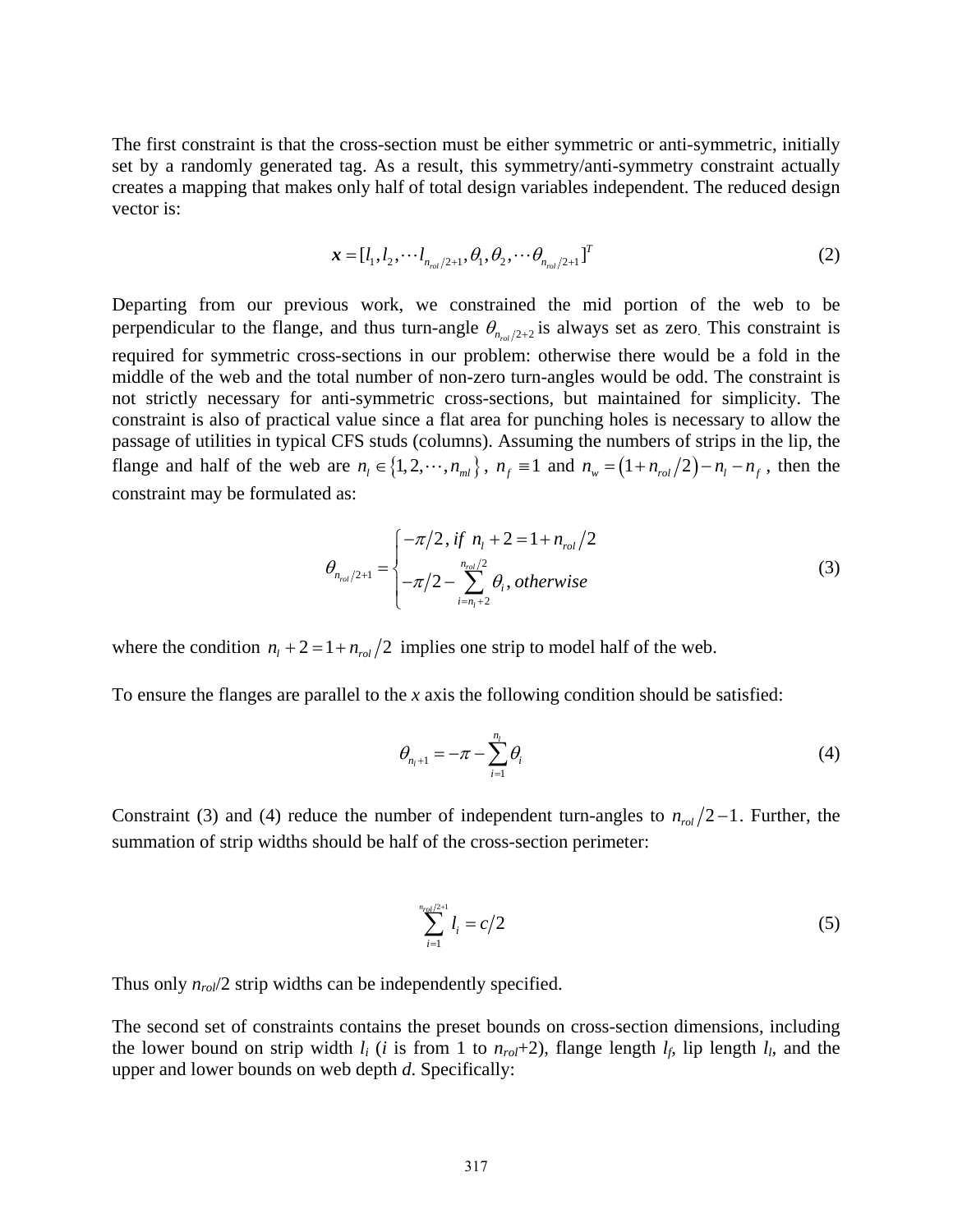$$
\begin{cases}\n l_i \ge l_{min}, \forall i \in \{1, \cdots, n_{rol} + 2\} \\
 l_l \ge l_{min} \\
 l_f \ge l_{min} \\
 d_{min} \le d \le d_{max}\n\end{cases}
$$
\n(6)

Cross-sections that meet the constraints are randomly generated for the SA routine. First, the number of strips on the lip,  $n_l$ , is set by a uniform random integer between 1 and the allowable maximum  $n_{ml}$ . Then, the lip length  $l_l$  is set by a uniform random number between  $\max\{n_l \cdot l_{min}, l_{min}\}\$  and  $(c - d_{min})/2 - l_{min}$ . Next, the flange length  $l_f$  is obtained as a uniform random number between  $l_{minf}$  and  $(c - d_{min})/2 - l_i$ . The half of the web length,  $l_w$ , that is thus available is  $c/2 - l_1 - l_f$ . Finally, as long as  $l_w \ge n_w \cdot l_{min}$ ,  $l_l$  and  $l_w$  will be divided into  $n_l$  and  $n_w$ strip widths respectively. Note, the division is not necessarily uniform: all strips widths are random numbers no less than  $l_{min}$ . As shown in Fig. 2(a), the web depth *d* is the vertical distance between flanges and is less than or equal to the summation of strip widths on the web, 2*lw*. Since *d* is dependent on the shape of the whole cross-section, its dimension constraint is left as an 'accept or reject' check for the full generated trial cross-section.

Allowance for the passage of utilities is also taken care of in the constraints (Leng et al., 2012). Commercial CFS products (e.g., studs) often have holes punched in the web, leaving space for ducts and piping. An equivalent geometric description is that there should be enough space between the lips (clearance), and any horizontal line in this area cannot intersect with the wall of the cross-section twice to avoid interference (back-folds). The clearance is the shortest vertical distance between any two points on the two lips. A back-fold is a node on the web with a smaller vertical coordinate than the previous node. These constraints are also added as a check of the cross-section, i.e., the clearance should be greater than a specified value, and no back-folds should be detected.

The last constraint has existed since the initial unconstrained optimizations: the cross-section cannot overlap. All unqualified designs are eliminated after a check of self-intersection. Fig. 2(a) is an illustrative cross-section intended to help interpret the manufacturability constraints. The flow-chart in Fig. 3 illustrates the process from initial setup of  $n_{rol}$  to the implementation of all constraints. Finally, the mathematical formulation of the constrained maximization of  $P_n$  from DSM as an equivalent minimization problem is given by

$$
P_n = \min\{P_{ne}, P_{nd}, P_{nl}\}\tag{7}
$$

$$
\min_{x \in X} \left( f(x) \right) = \min_{x \in X} \left( -P_n(x) \right) \tag{8}
$$

where  $X$  is the feasible set of the mixed design vector of strips widths and turn-angles derived from the above constraints and is difficult to formulate explicitly.

After a design that meets all constraints is generated, CUFSM and DSM are called to evaluate its  $P_n$  value, and the main framework of SA starts with the comparison of  $P_n$  between the new and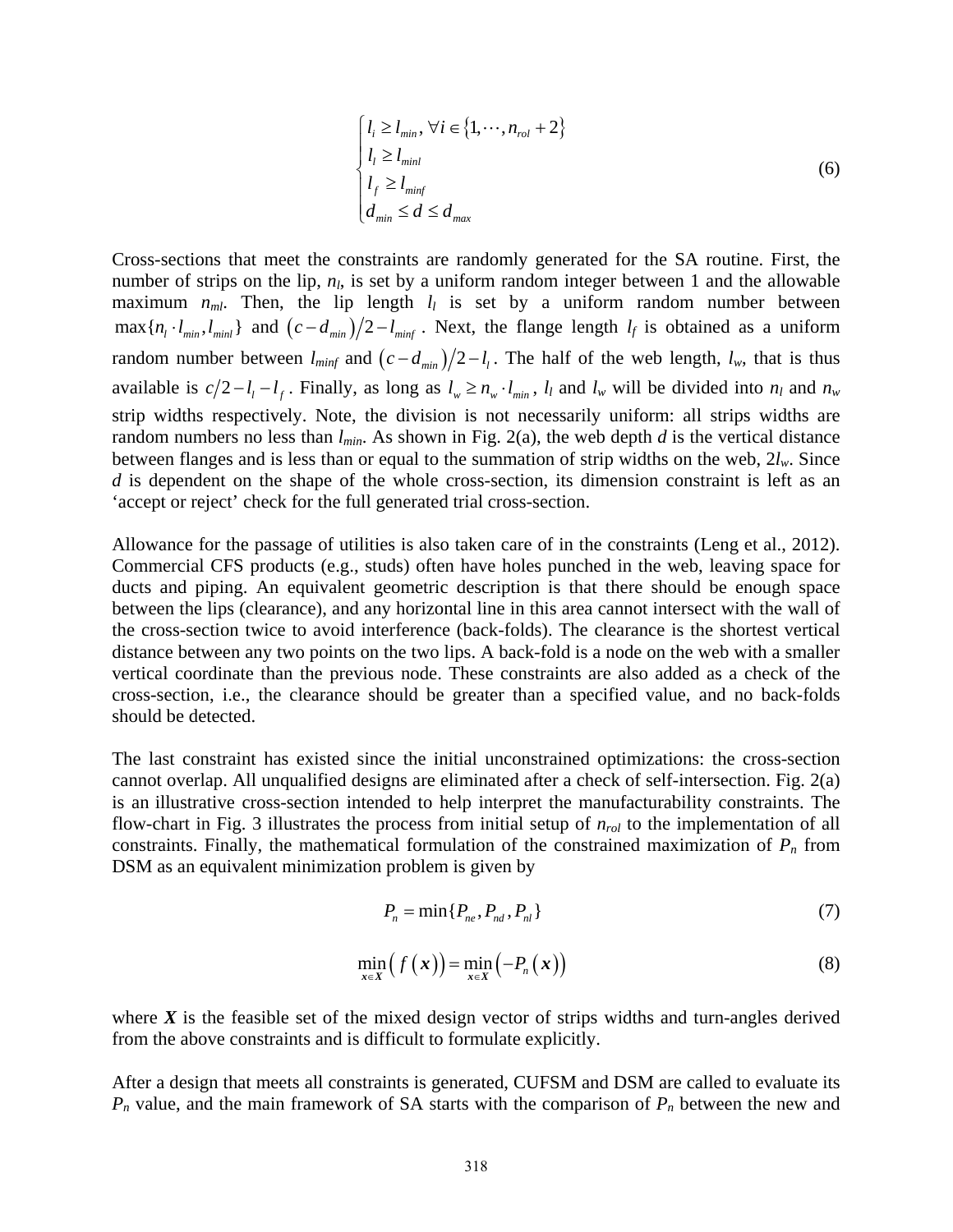current elite design. It should be pointed out the 'hill-climbing' property of SA makes it possible to accept inferior designs to replace elite ones to expand the search space. This effect is controlled by a parameter called 'temperature'. The probability to accept an inferior design keeps decreasing as the 'temperature' drops geometrically, which finally leads to the convergence of the search to an optimal design. Readers are referred to Leng et al. (2011) for a flow-chart of SA itself in CFS optimization. More theoretical points, variations and applications of SA, etc. are available in the monographs of Arora (2004) and Spall (2003).

In this study, the number of rollers  $n_{rol}$  considered is from 4 to 12, with an increment of 2. Dimension constraints *lmin*, *lminl*, *lminf*, *dmin* and *dmax* are 6.35, 12.7, 25.4, 92.08 and 228.6 mm [0.25, 0.5, 1.0, 3.625 and 9.0 in.] respectively. The minimum clearance is 25.4 mm [1.0 inch]. The initial design is the same lipped channel cross-section used previously (Leng et al., 2012). This section passes all constraints, with dimensions as shown in Fig. 2(b). The perimeter of the section is 11 in., thickness  $t = 1$  mm [0.04 in.], Young's modulus  $E = 210000$  MPa [30458 ksi], and yielding stress  $F_y = 228 \text{ MPa}$  [33 ksi].



Figure 2: Illustrations of manufacturability constraints and initial design in optimization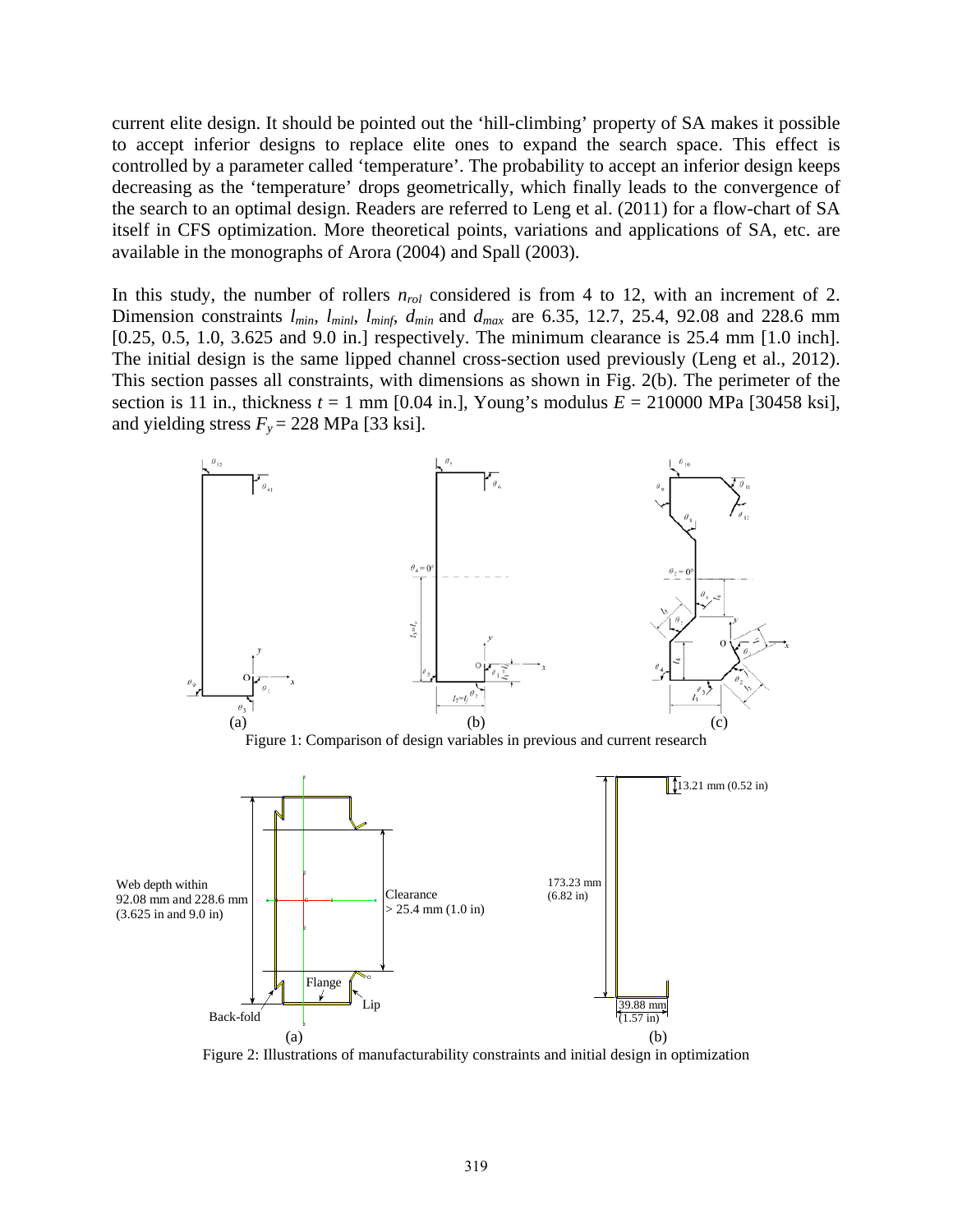

Figure 3: Flow chart of implementation of constraints in simulated annealing algorithm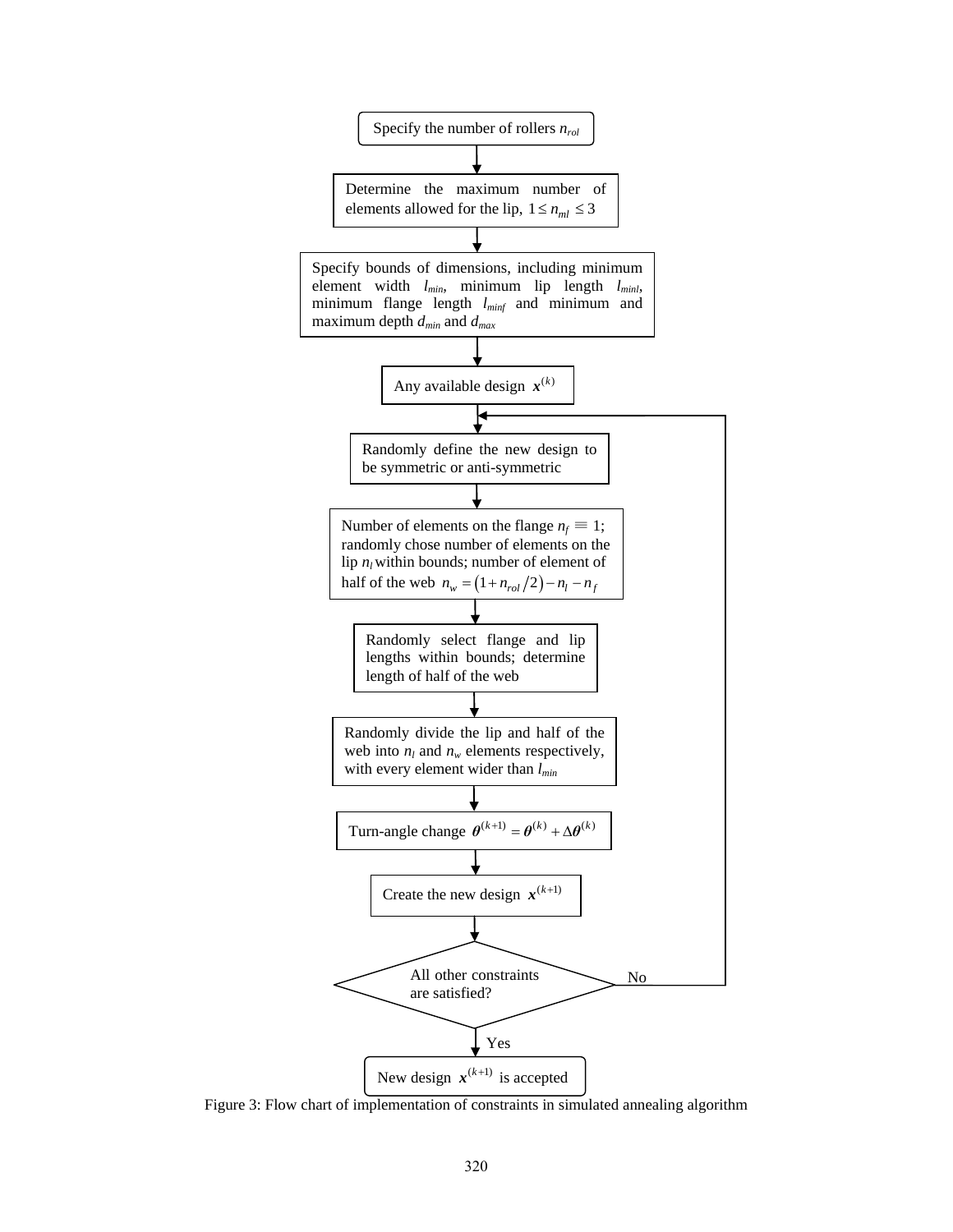# **3. Column optimization result**

To illustrate the optimization algorithm and to make a better comparison with previous research findings, columns with three different lengths, 0.61 m [2 ft], 1.22 m [4 ft] and 4.88 m [16 ft] were optimized. The controlling buckling mode generally shifts from local buckling to global buckling as the unbraced length is increased. As discussed above, the number of rollers dictates the dimension of the design space and is therefore another important parameter under investigation.

Controlling parameters of the SA were initiated based on our previous research practice and then fine-tuned. The search begins with an initial temperature  $T_0 = 2.0$ , and the number of trial designs within one temperature iteration is  $k_{max} = 200$ . The temperature then drops iteratively with a cooling rate  $r = 0.7$ , and the maximum number of cooling iterations  $m_{max}$ , is 50. At maximum, capacities of 10000 qualified designs are evaluated.

Note, although strip widths and turn-angles are both optimized herein, the dimension of the design space still drops significantly from our previous constrained optimization work and is comparable to our initial unconstrained optimization. A considerable saving of computational resource can be inferred. Although the flange is always regarded as one strip in the shape generation algorithm, the mesh is doubled before calling CUFSM to evaluate critical loads in order to overcome mesh sensitivity.

# *3.1 Short length (0.61m [2 ft]) column*

Starting from the lipped channel section in Fig. 2(b) with the number of rollers ranging from 4 to 12, fifty runs of the SA optimization are performed for 2 ft long columns. For each number of rollers, the three best cross-sections are presented in Fig. 4 to 8 with corresponding nominal capacities listed. One clear observation is that a uniformity of optimized designs has been reached. The optimal shapes are all symmetric, with added complexity in the lips and webs.

When only four rollers are allowed, the algorithm optimizes flange, lip and web dimensions plus an adjustment of the lip angle. It can be inferred that the search of the design space is thorough since all shapes in Fig. 4 have shortened web and lengthened flanges and lips, and the web depth and clearance between the lips are essentially on the constraint boundary, 92.08 mm [3.625 in] and 25.4 mm [1.0 in] respectively.

As more design freedom is enabled by adding the number of rollers, 'Σ'-like sections manifest themselves as final elite designs. The simplest ' $\Sigma$ ' sections are those in Fig. 5 with only one inward stiffener in the middle of the web. A corrugated web and complex lips can be formed, and are formed, when ten or twelve rollers are applied (see Fig. 7 and Fig. 8). As discussed in Schafer et al. (2006), these complex stiffeners are able to provide improved ultimate strength performance over simple stiffeners for relatively short members where the role played by global buckling is trivial. For local buckling, they have shown inward angled stiffeners can: 'sustain higher buckling loads, as the stiffener provides positive rotational restraint to the attached plate'. Inward angled stiffeners are also conducive to elastic distortional buckling resistance by moving the shear center of the stiffener/flange assembly away from the flange/lip juncture and further away from the flange/web juncture.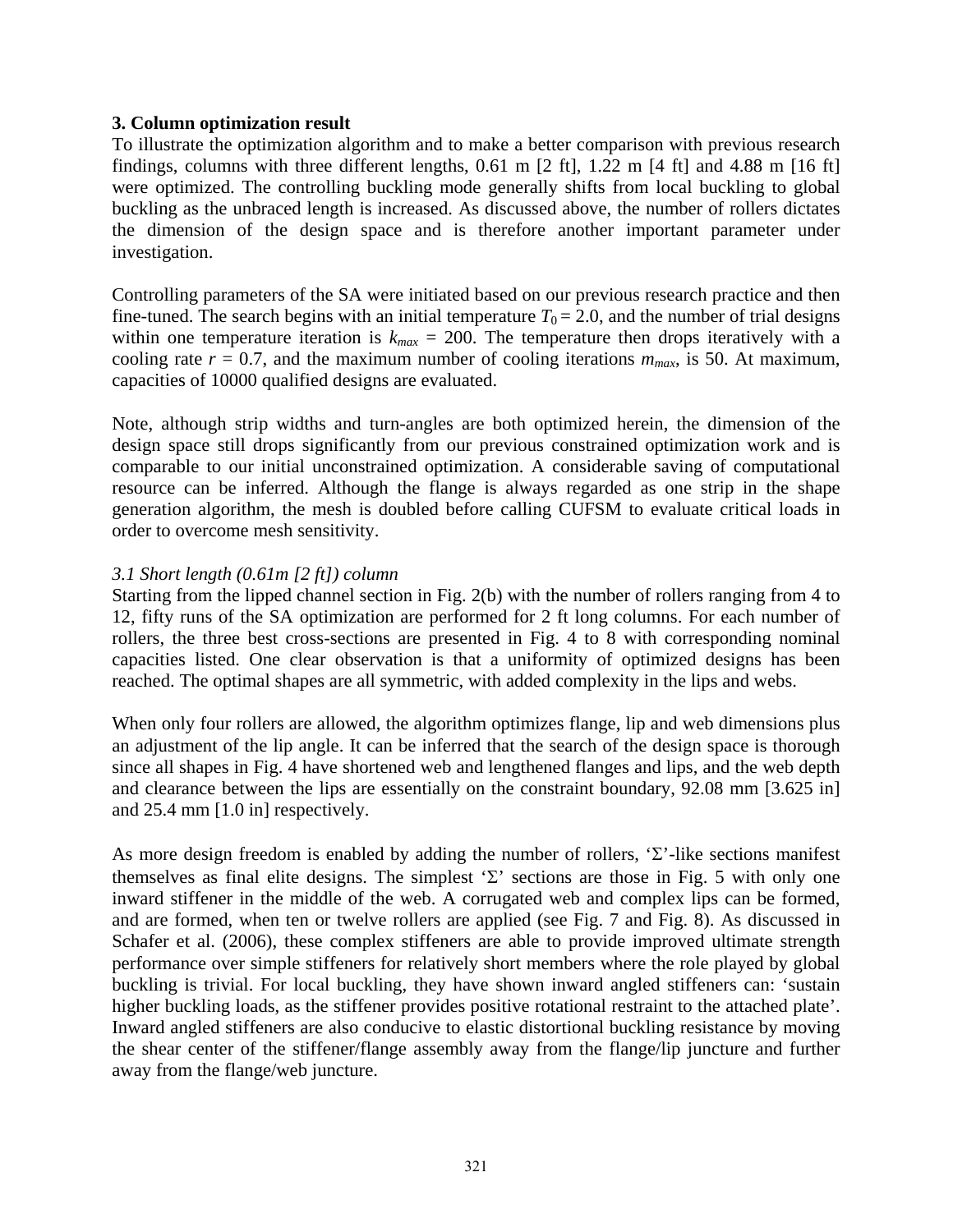Table 1 provides mean and standard deviation of  $P_n$  for ten SA optimized shapes with various roller numbers. The small coefficient of variation (about 1%) suggests the algorithm yields highly concentrated optimized results. This concentration may imply a local minimum, but in general SA provides a broad search, and instead implies that the generated optimum is fairly robust. Numerical comparisons between optimized shapes and the original lipped channel 'C' section are given in Table 2. Critical buckling loads and nominal strengths of the three modes of the C-section in Fig. 2(b) and sections in Fig. 4 to 8 are all included. The increase of critical loads for local and distortional buckling contributes directly to the improvement of cross-section capacity. Moreover, there is a considerable amount of capacity increase, even for the simplest case. Fig. 9 depicts the capacity ratio between the mean value of the optimized shapes and the original C-section. A *Pn* growth of 53% can be achieved by simply modifying strip widths and lip angles of the C-section when only four rollers are available. With eight or more rollers, the optimized 'Σ'−sections have an expected *Pn* growth increase larger than 120%. Compared with the 'Σ'−sections in the previous constrained optimization with 42 rollers (Leng et al., 2012), the maximum number of rollers considered here is less than one third, but the  $P_n$  of the optimized section is 99.7% of previous. This is a great advance since a large growth of column capacity can be realized with little modification of the production line and minimizing the increase in manufacturing cost. A typical convergence curve of the optimization run is presented in Fig. 10. The optimization algorithm found the optimal design after about 3000 objective function evaluations, and the fluctuation illustrates temporal acceptance of inferior designs at the beginning stage of search process. The final optimal design is near the upper bound of axial capacity, the squash load  $P_y$  equals 63.70 kN [14.32 kips], and the optimum is only 4.3% less.

Table 1: Mean value and standard deviation of axial capacity  $P_n$  of optimized sections of 0.61 m [2 ft] column

| normalized by $P_v = 63.70$ kN [14.32 kips]                     |  |    |                                         |    |  |  |  |  |
|-----------------------------------------------------------------|--|----|-----------------------------------------|----|--|--|--|--|
| No. of rollers                                                  |  | h. |                                         | 10 |  |  |  |  |
| Mean value of $P_n/P_v$                                         |  |    | 0.650 0.876 0.946 0.953 0.953           |    |  |  |  |  |
| Standard deviation of $P_n/P_{\gamma}$                          |  |    | $0.001$ $0.010$ $0.003$ $0.001$ $0.002$ |    |  |  |  |  |
| Coefficient of variation of $P_n$ 0.002 0.012 0.004 0.001 0.002 |  |    |                                         |    |  |  |  |  |

Table 2: Critical and nominal loads of C and 'Σ'–sections, normalized by  $P_y = 63.70$  kN [14.32 kips]

| Member<br>length $(ft.)$ | Figure          | Section          |       | $P_{\text{crl}}/P_{\text{y}}$ $P_{\text{crd}}/P_{\text{y}}$ $P_{\text{crel}}/P_{\text{y}}$ $P_{\text{nl}}/P_{\text{y}}$ $P_{\text{nd}}/P_{\text{y}}$ |       |       |       | $P_{ne}/P_{y}$ | $P_n/P_v$ |
|--------------------------|-----------------|------------------|-------|------------------------------------------------------------------------------------------------------------------------------------------------------|-------|-------|-------|----------------|-----------|
| 2                        | 2 <sub>b</sub>  | C                | 0.162 | 0.358                                                                                                                                                | 4.793 | 0.424 | 0.467 | 0.916          | 0.424     |
| 2                        | 4a              | C                | 0.503 | 1.505                                                                                                                                                | 8.138 | 0.651 | 0.869 | 0.950          | 0.651     |
| 2                        | 5a              | $\cdot_{\Sigma}$ | 1.381 | 1.642                                                                                                                                                | 5.241 | 0.894 | 0.893 | 0.923          | 0.893     |
| $\overline{2}$           | 6a              | 'Σ'              | 2.126 | 2.087                                                                                                                                                | 9.031 | 0.955 | 0.950 | 0.955          | 0.950     |
| $\overline{2}$           | 7a              | 'Σ'              | 2.081 | 2.939                                                                                                                                                | 9.202 | 0.955 | 0.998 | 0.955          | 0.955     |
| 2                        | 8a              | 'Σ'              | 1.669 | 2.264                                                                                                                                                | 9.591 | 0.957 | 0.966 | 0.957          | 0.957     |
| $\overline{4}$           | 2 <sub>b</sub>  | C                | 0.162 | 0.358                                                                                                                                                | 1.282 | 0.365 | 0.467 | 0.721          | 0.365     |
| 4                        | 11a             | C                | 0.503 | 1.063                                                                                                                                                | 2.131 | 0.592 | 0.768 | 0.822          | 0.592     |
| $\overline{4}$           | 12a             | $\cdot_{\Sigma}$ | 1.284 | 1.172                                                                                                                                                | 1.797 | 0.786 | 0.797 | 0.793          | 0.786     |
| 4                        | 13a             | $\cdot_{\Sigma}$ | 1.448 | 1.802                                                                                                                                                | 2.338 | 0.836 | 0.917 | 0.836          | 0.836     |
| $\overline{4}$           | 14a             | 'Σ'              | 1.531 | 2.096                                                                                                                                                | 2.477 | 0.845 | 0.952 | 0.845          | 0.845     |
| 4                        | 15 <sub>b</sub> | 'Σ'              | 1.557 | 1.427                                                                                                                                                | 2.560 | 0.849 | 0.855 | 0.849          | 0.849     |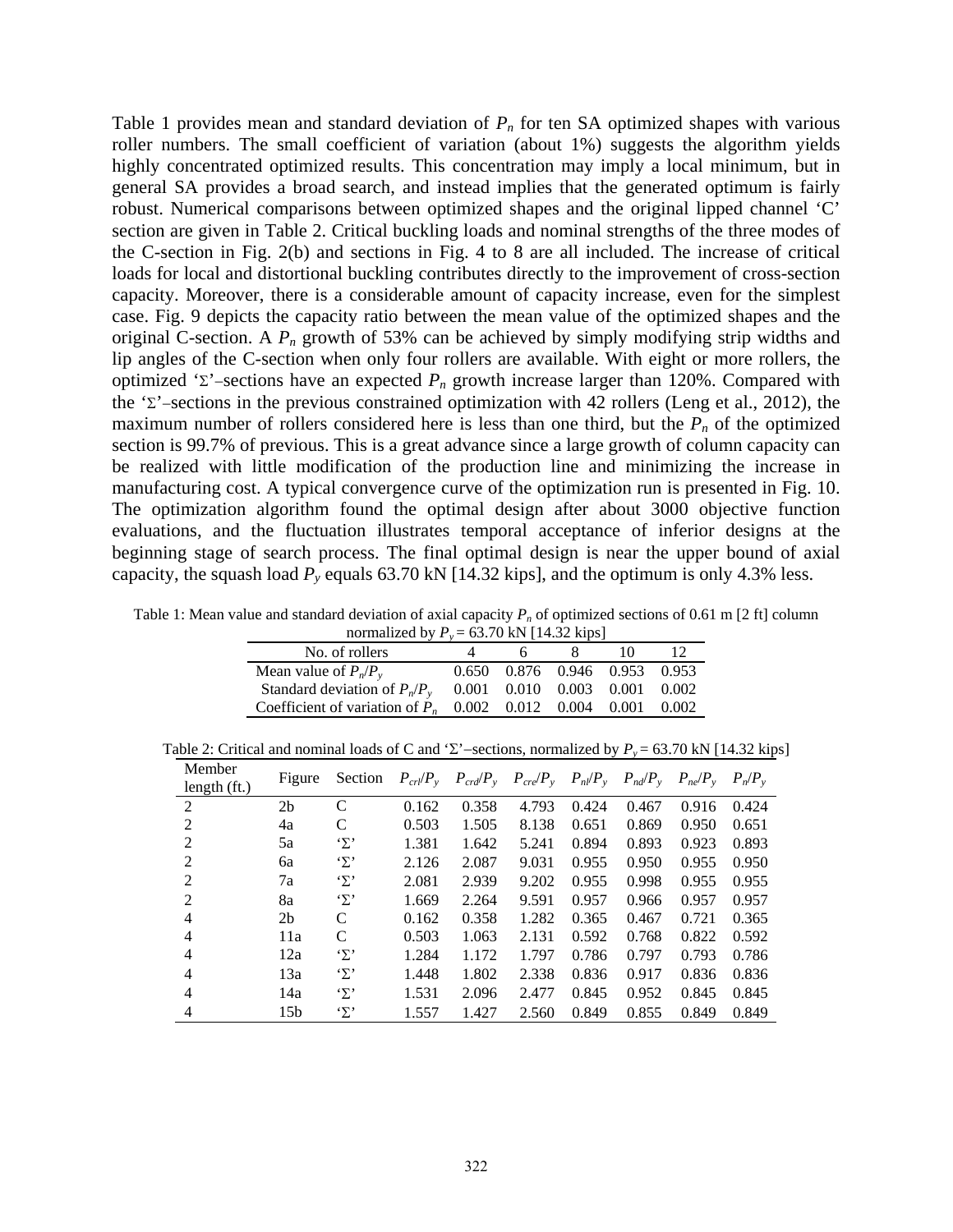













z

(a)  $P_n = 56.89 \text{ kN}$  [12.79 kips] (b)  $P_n = 56.62 \text{ kN}$  [12.73 kips] (c)  $P_n = 56.31 \text{ kN}$  [12.66 kips] Figure 5: Optimal cross-sections found by SA for 0.61 m [2 ft] column, 6 rollers















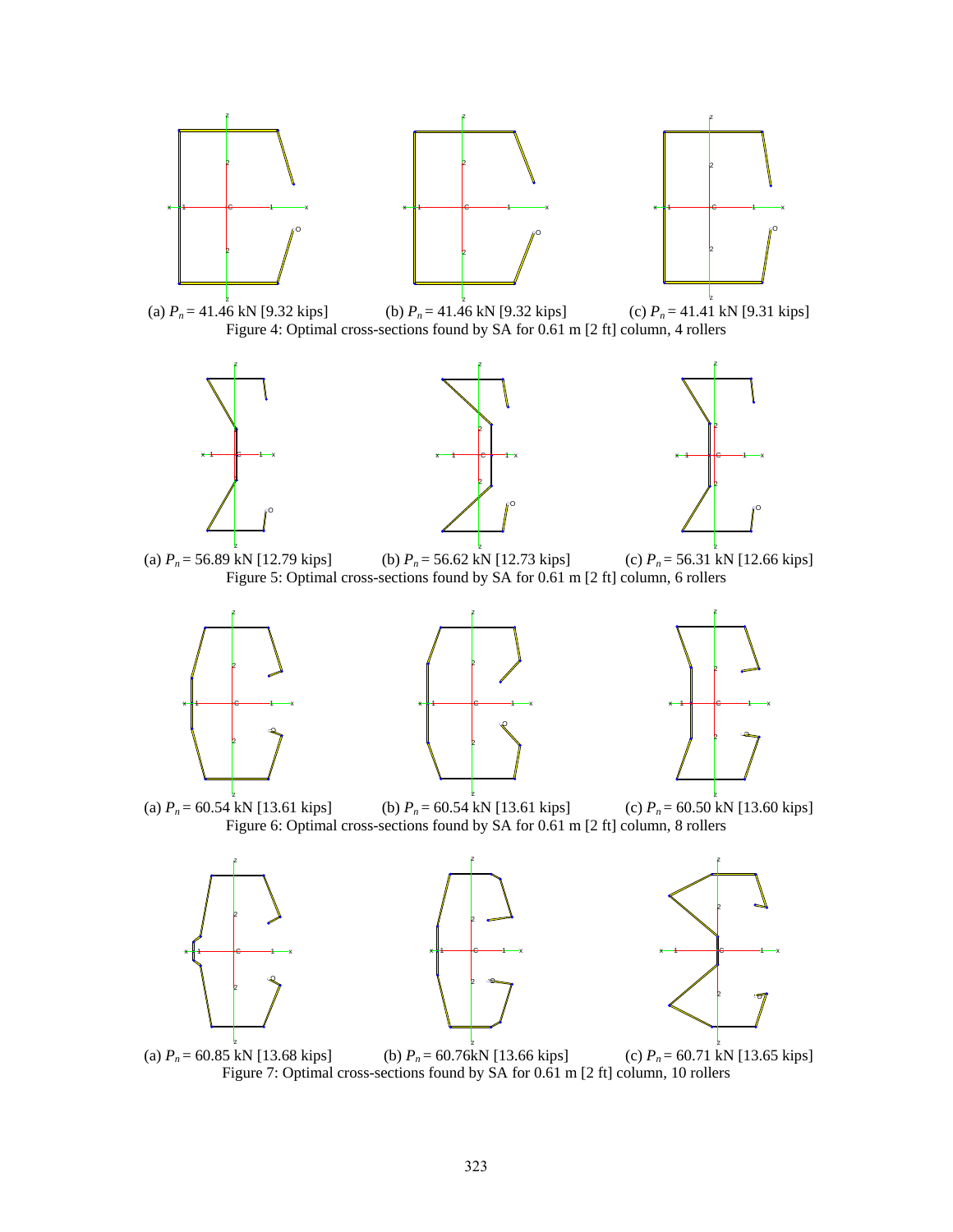

Figure 9: Nominal strength ratio between averages of optimized cross-sections and lipped channel



Figure 10: Convergence curve of  $P_{\text{nelite}}$  for cross-section in Fig. 8 (a)

*3.2 Intermediate length (1.22 m [4 ft]) column*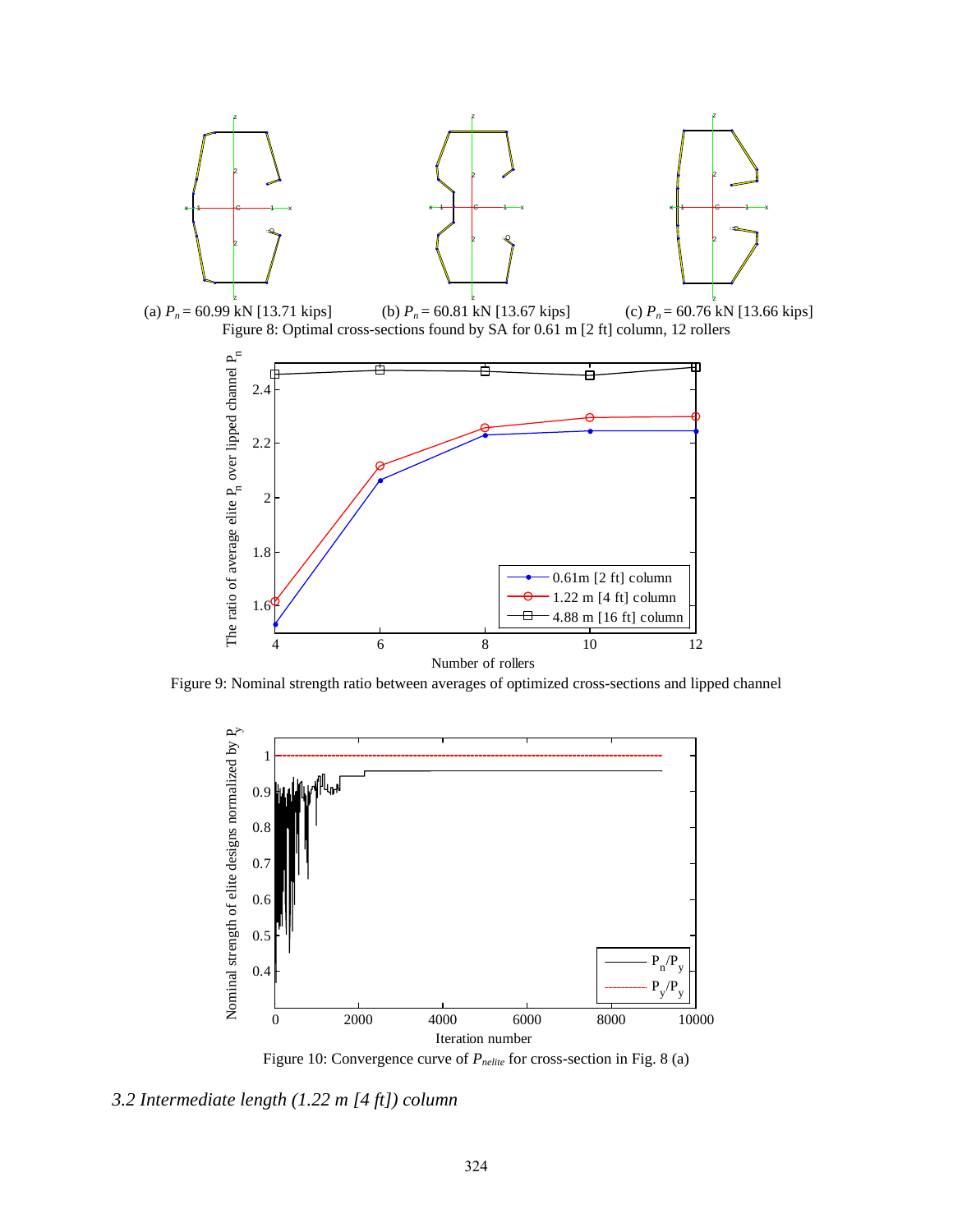Similar to the case of the 0.61 m [2 ft] long columns, SA was run repeatedly for 1.22 m [4 ft] long columns with various numbers of rollers. The top three best designs in terms of  $P_n$  are shown in Fig. 11 to Fig. 15 for each roller amount. Optimal cross-sections range from C-sections with short flanges and long lips, as created by 4 rollers, to complex 'Σ'−sections, as created by 12 rollers. For small numbers of rollers (e.g., 4 or 6), the difference between optimal shapes in 0.61 m [2 ft] and 1.22 m [4 ft] columns is negligible. However, for 10 or 12 rollers, the algorithm focused on changes in the lips using up to three rollers (See Fig. 14 and Fig. 15), while for shorter 0.61 m [2 ft] long columns the lip is composed of two flats (two rollers) only and more folds are created in the web (See Fig. 7 and Fig. 8). Again, Schafer's exposition (Schafer et al, 2006) on the effects of complex stiffeners applies. Numerical results of critical loads and axial capacities of related cross-sections are listed in Table 2. Statistical data related to  $P_n$  for the optimal sections as listed in Table 3 again serves as an illustration of the uniformity in the SA results.

Cross-sections in Fig. 15 (1.62 m [4 ft], 12 rollers), especially Fig. 15(a), bears a close resemblance to the section found in Fig. 5 of our previous paper on shape optimization of CFS columns (Leng et al., 2012). Both shapes are more regular than the 'Bobby pin' sections found in the unconstrained optimization (Leng et al., 2011). The savings from 42 rollers (unconstrained optimization) to 12 rollers (maximum number explored here) is substantial and only comes at the cost of a trivial strength reduction from 54.49 kN [12.25 kips] to 54.09kN [12.16 kips]. As shown in Fig. 9, the curve of relative  $P_n$  with respect to the initial C-section follows the same trend as the short 0.61 m [2 ft] columns, and the percentage of capacity growth is even a little bit higher.



Table 3: Mean value and standard deviation of axial capacity  $P_n$  of optimized sections of 1.22 m [4 ft] column, normalized by  $P_y = 63.70 \text{ kN}$  [14.32 kips]

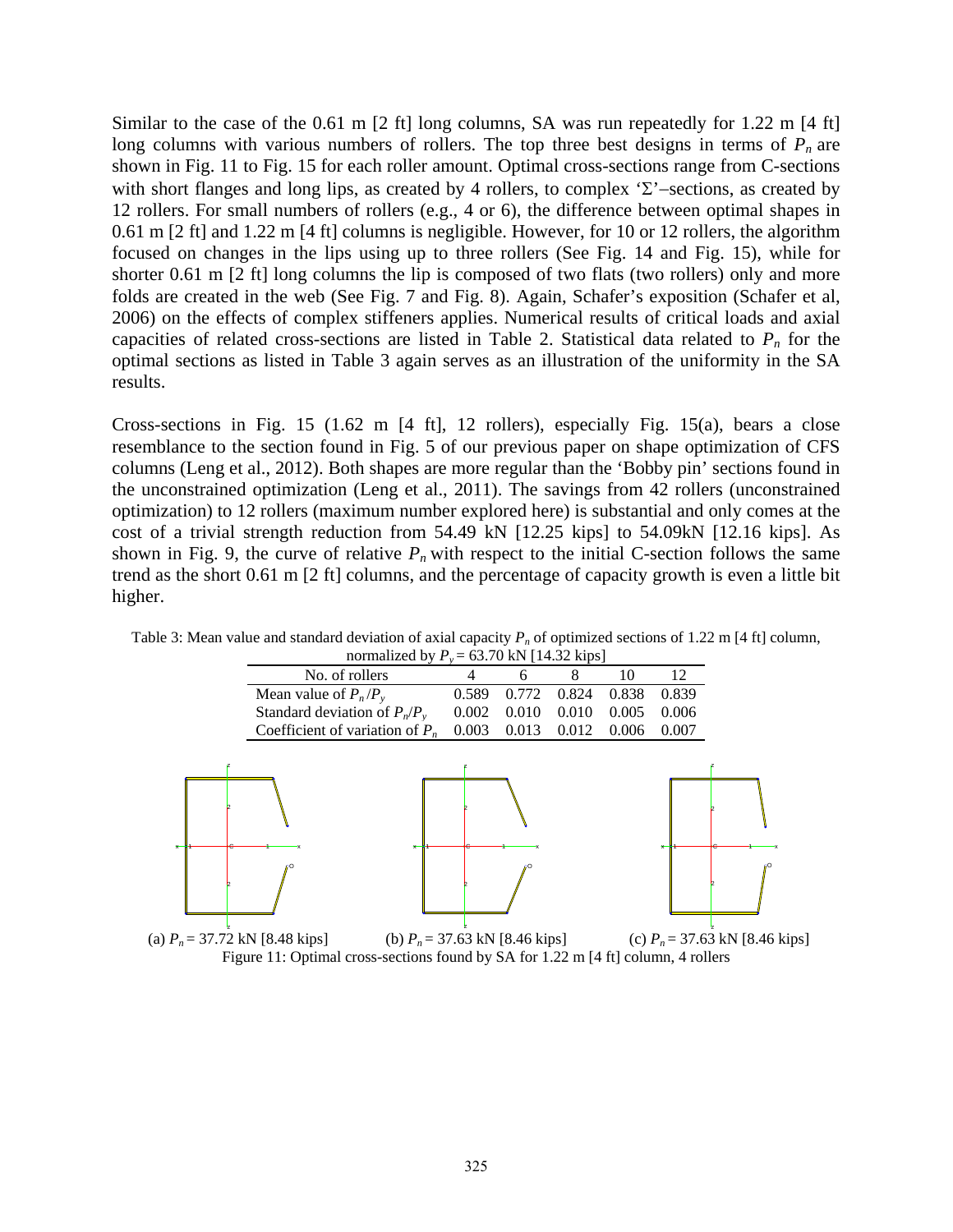

### *3.3 Long length (4.88 m [16 ft]) column*

As shown previously (Leng et al., 2011 and 2012), optimization results for 4.88 m [16 ft] long columns are significantly different from those of 0.61 m [2 ft] and 1.22 m [4 ft] long columns because of the physical nature of global flexural-torsional buckling. The authors discovered that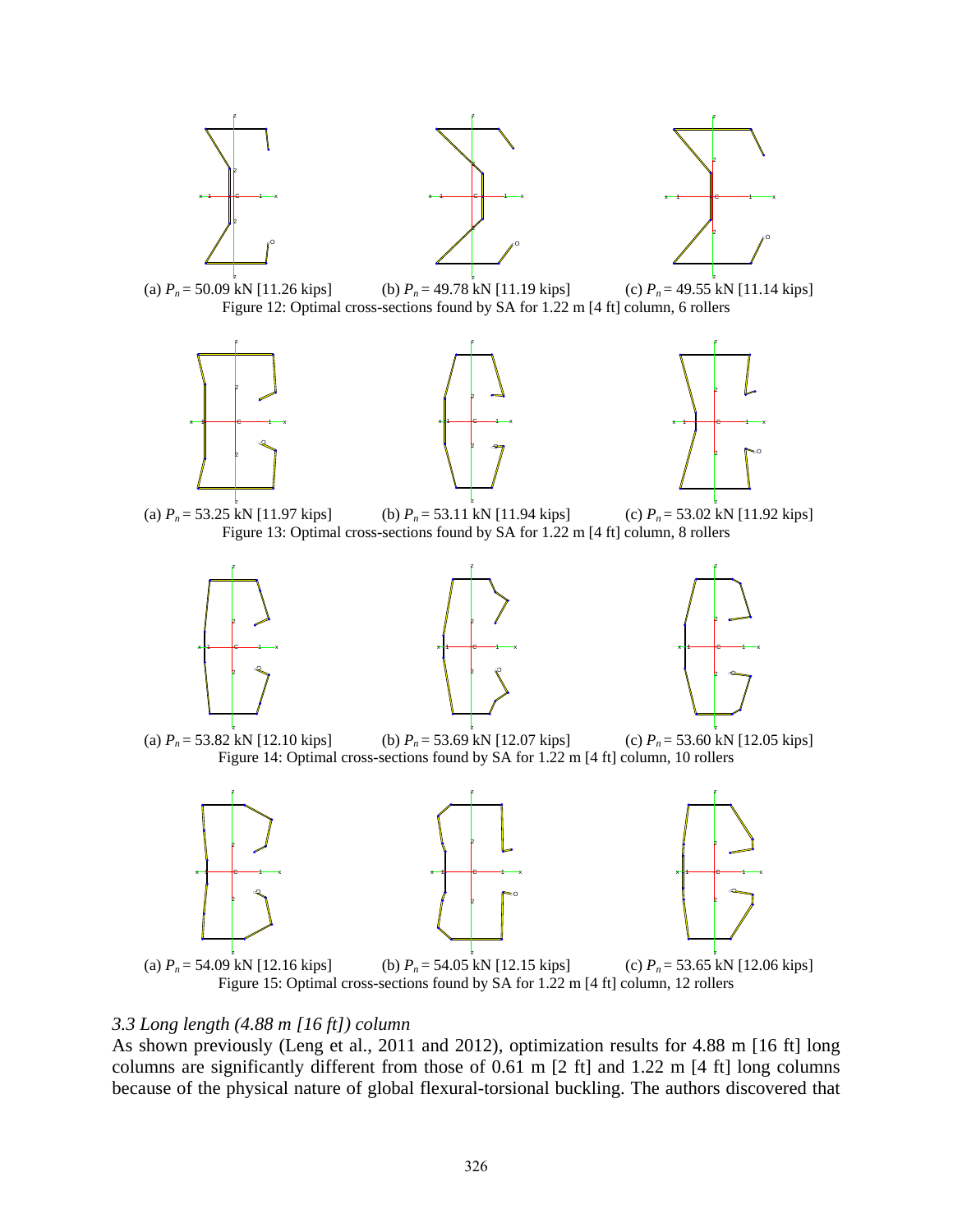the anti-symmetric squashed 'S' section, featuring a coincidence of the shear center and the centroid, equal moment of inertia about two principal axes, and a large warping coefficient  $C_w$  in the unconstrained optimization. Manufacturability constraints fail the equal moment of inertia feature, and  $P_n$  of the optimized squashed 'S' decreases by less than ten percent from the unconstrained optima.

The same number of algorithm runs (as in the short and intermediate columns) is performed in the optimization of the 4.88 m [16 ft] long columns, but results differ from those shown in past sections. First, the coefficients of variation for  $P_n$  of the optimized designs (Table 4), although less than 3%, are uniformly larger than corresponding values in Table 1 and Table 3, indicating the existence of higher diversity in optimization results. Optimized cross-sections in Fig. 16 to Fig. 20, demonstrate a mixture of singly symmetric and anti-symmetric sections, further supporting this argument. When only 4 rollers are allowed, singly symmetric C-sections are still the best option. However, the C-sections (Fig. 16) are characterized by short flanges (near the lower bound) and long, about 45 degree protruding lips, with minimum clearances instead of wide flanges and shortest webs as seen in Fig. 4 and Fig. 11. Anti-symmetric cross-sections with long lips, further derivatives of the squashed 'S' sections, start to appear in optimization with 6 rollers and dominate the best shapes when eight or more rollers are allowed.

Table 5 provides the cross-section properties of the optimized shapes. The SA algorithm, with constraints, cannot meet the same global properties as the unconstrained optimal sections. As a result, the axial capacity of the best section (Fig. 18 (a)) is 85.9% of the best squashed 'S' section found in the unconstrained optimization. Although this reduction of  $P_n$  is non-negligible from an engineer's perspective, the actual  $P_n$  is still 165% greater than the initial C-section in Fig. 2(b), whose  $P_n$  is only 4.58 kN [1.03 kips]. On average, one can expect an increase in  $P_n$  by more than 140% from the initial C-section even for the cross-section shape optimization with only four rollers involved (see Fig. 9). Unlike short and intermediate columns, the average increase in  $P_n$  is not sensitive to the increase in the number of rollers employed. The average performance of the optimized anti-symmetric sections are only modestly better than simple singly-symmetric sections after constraints are introduced, thus the benefits of increasing the number of rollers are limited for long columns.

To understand how the short and intermediate length optimal cross-section would perform at long length the optimal cross-sections in Fig. 4 to Fig. 8 and Fig. 11 to Fig. 15 are considered here as 4.88 m [16 ft] long columns and their axial capacities are evaluated and tabulated in Table 6. Except for the ' $\Sigma$ ' sections formed by six rollers, all the other optimized shapes for short and intermediate length columns still perform reasonably well as long columns, rendering an increase of axial capacity of more than 77% from the initial lipped channel C-section of Fig. 2(b). If the number of rollers is eight or greater, the increase is almost 100%, not much lower than the 140% increase yielded from the specially optimized shapes for 4.88 m [16 ft] long columns in Fig. 16 to Fig. 20.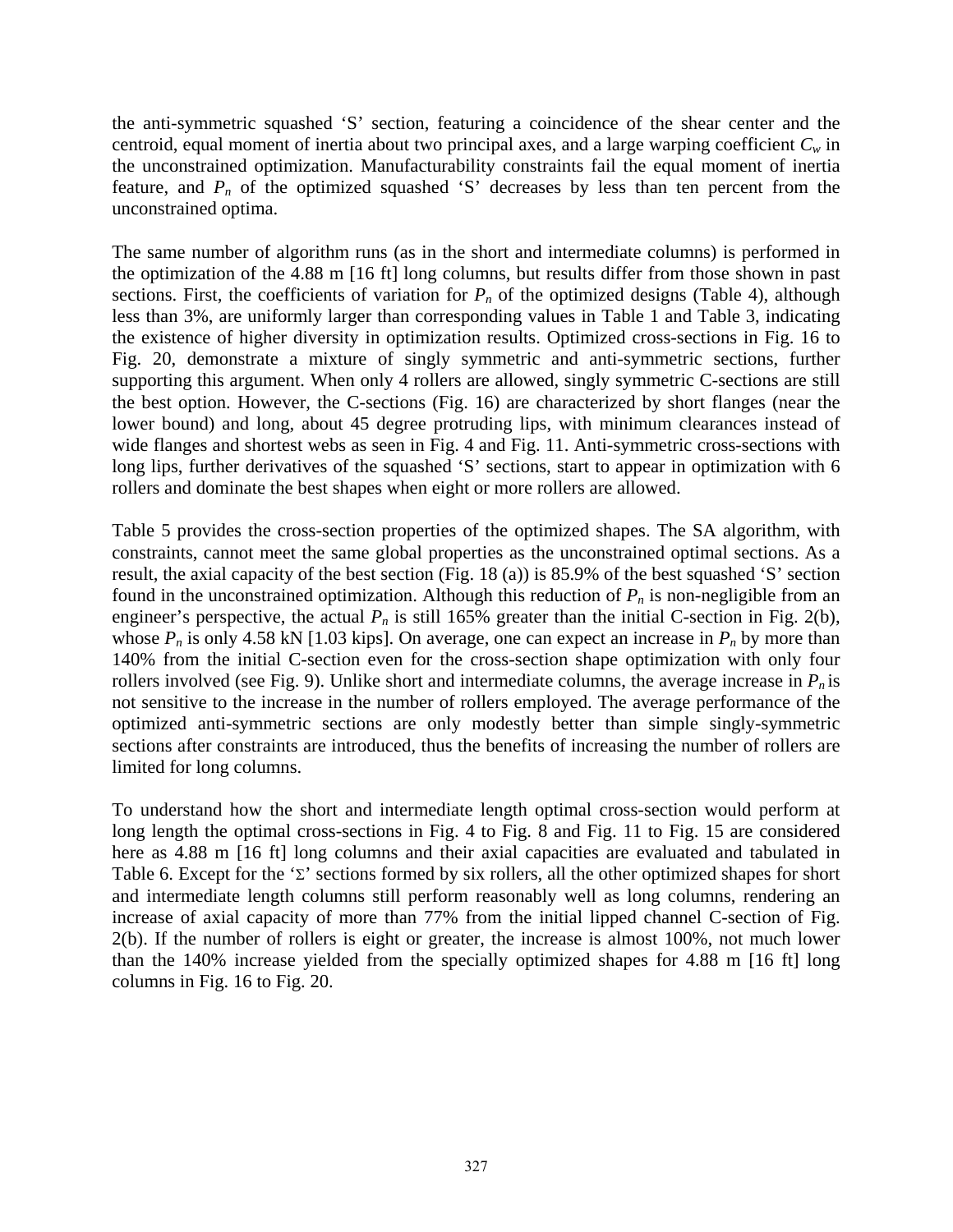Table 4: Mean value and standard deviation of axial capacity  $P_n$  of optimized sections of 4.88 m [16 ft] column, normalized by  $P_v = 63.70 \text{ kN}$  [14.32 kips]

| Mean value of $P_n/P_v$           | 0.177 0.178 0.178 0.177 0.179           |  |  |
|-----------------------------------|-----------------------------------------|--|--|
| Standard deviation of $P_n/P_v$   | $0.001$ $0.002$ $0.005$ $0.003$ $0.004$ |  |  |
| Coefficient of variation of $P_n$ | $0.007$ $0.012$ $0.029$ $0.016$ $0.023$ |  |  |







(a) *P<sub>n</sub>* = 11.39 kN [2.56 kips] (b) *P<sub>n</sub>* = 11.39 kN [2.56 kips] (c) *P<sub>n</sub>* = 11.34 kN [2.55 kips] Figure 16: Optimal cross-sections found by SA for 4.88 m [16 ft] column, 4 rollers

z







z

(a)  $P_n = 11.52$  kN [2.59 kips] (a)  $P_n = 11.52$  kN [2.59 kips] (b)  $P_n = 11.48$  kN [2.58 kips] (c)  $P_n = 11.43$  kN [2.57 kips] Figure 17: Optimal cross-sections found by SA for 4.88 m [16 ft] column, 6 rollers

z







(a)  $P_n = 12.19$  kN [2.74 kips] (c)  $P_n = 11.34$  kN [2.55 kips] (b)  $P_n = 11.43$  kN [2.57 kips] Figure 18: Optimal cross-sections found by SA for 4.88 m [16 ft] column, 8 rollers







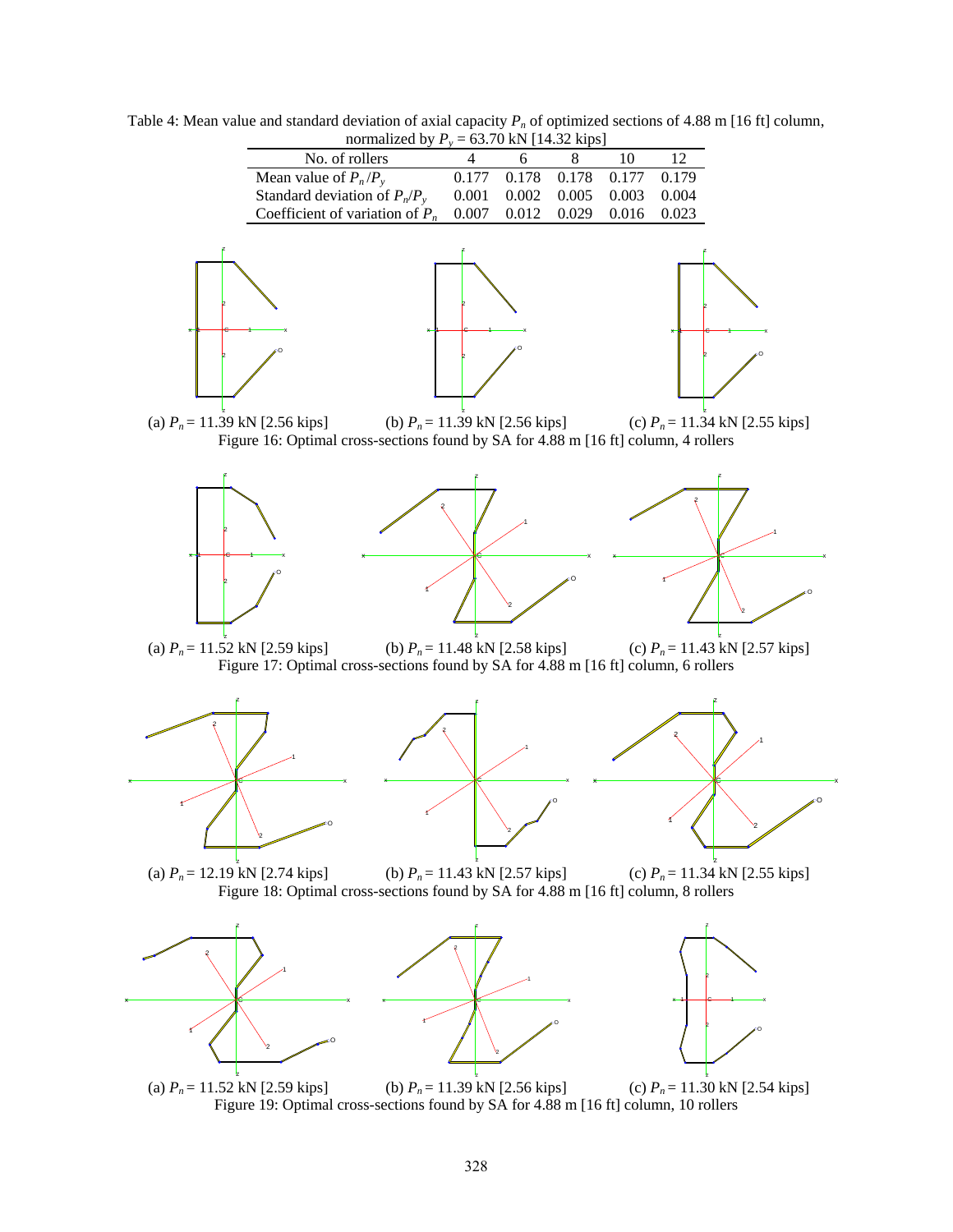

(a)  $P_n = 11.92 \text{ kN}$  [2.68 kips] (b)  $P_n = 11.65 \text{ kN}$  [2.62 kips] (c)  $P_n = 11.43 \text{ kN}$  [2.57 kips] (c)  $P_n = 11.43$  kN [2.57 kips] Figure 20: Optimal cross-sections found by SA for 4.88 m [16 ft] column, 12 rollers

Table 5: cross-section properties of optimized sections of 4.88 m [16 ft] member

| Section      |     |       |       |        | Figure $I_{11}$ (cm <sup>4</sup> ) $I_{22}$ (cm <sup>4</sup> ) $C_w$ (cm <sup>6</sup> ) $\sqrt{x_0^2 + y_0^2}$ (cm) $P_n$ (kN) |       |
|--------------|-----|-------|-------|--------|--------------------------------------------------------------------------------------------------------------------------------|-------|
| C            | 16a | 47.16 | 14.94 | 863.07 | 5.37                                                                                                                           | 11.39 |
| C            | 17a | 45.95 | 15.07 | 913.83 | 5.46                                                                                                                           | 11.52 |
| Squashed 'S' | 18a | 41.62 | 15.86 | 557.21 | $\theta$                                                                                                                       | 12.19 |
| Squashed 'S' | 19a | 49.53 | 15.03 | 653.62 |                                                                                                                                | 11.52 |
| Squashed 'S' | 20a | 42.25 | 15.57 | 583.80 |                                                                                                                                | 11.92 |

Table 6: Axial capacities of optimal cross-sections of 0.61 m [2 ft] and 1.22 m [4 ft] members evaluated as 4.88 m [16 ft] member

| Member<br>length $(ft)$ | Figure | Section | $P_n(kN)$ | Member<br>length (ft) | Figure | Section | $P_n(kN)$ |
|-------------------------|--------|---------|-----------|-----------------------|--------|---------|-----------|
| $\mathfrak{D}$          | 4a     |         | 8.14      | 4                     | 11a    |         | 8.14      |
|                         | 5a     | 'Σ'     | 4.85      | 4                     | 12a    | 'Σ'     | 6.41      |
|                         | бa     | 'Σ'     | 9.03      | 4                     | 13a    | 'Σ'     | 9.07      |
|                         | 7a     | 'Σ'     | 9.30      | $\overline{4}$        | 14a    | 'Σ'     | 8.94      |
|                         | 8a     | 'Σ'     | 9.56      | 4                     | 15b    | 'Σ'     | 9.25      |

#### **4. Discussion and future works**

The authors have proposed that gradient based algorithms, like steepest descent method, and stochastic gradient algorithms, like simultaneous perturbation stochastic approximation, can be used as local optimizers to modify stochastic search results. The idea is laid aside in optimization with a limited number of rollers since the problem considered herein is fairly close to the real world manufacturing of commercial products and the cross-sections found by SA in previous sections can be fabricated using current facilities with minimal difficulty. Thus, our shape optimization work of CFS columns, starting from tests of algorithm usefulness and unconstrained optimization to find sections that maximize  $P_n$ , finally turns out to be a code that can provide cross-sections of practical value with a credible amount of capacity increase – more than 100% from conventional lipped channels as long as eight rollers are applied.

An active extension of this current work is to systematically generate a family of cross-sections (like those in the SSMA inventory, SSMA, 2011), but with improved capacity and material efficiency. Fig. 4 shows that when the number of rollers reaches six, our shape optimization algorithm can develop cross-sections that double axial capacity  $P_n$  for short, intermediate and long columns respectively. Although long column optimization with global buckling poses some unique requirements on the section shape, optimal shapes for local and distortional buckling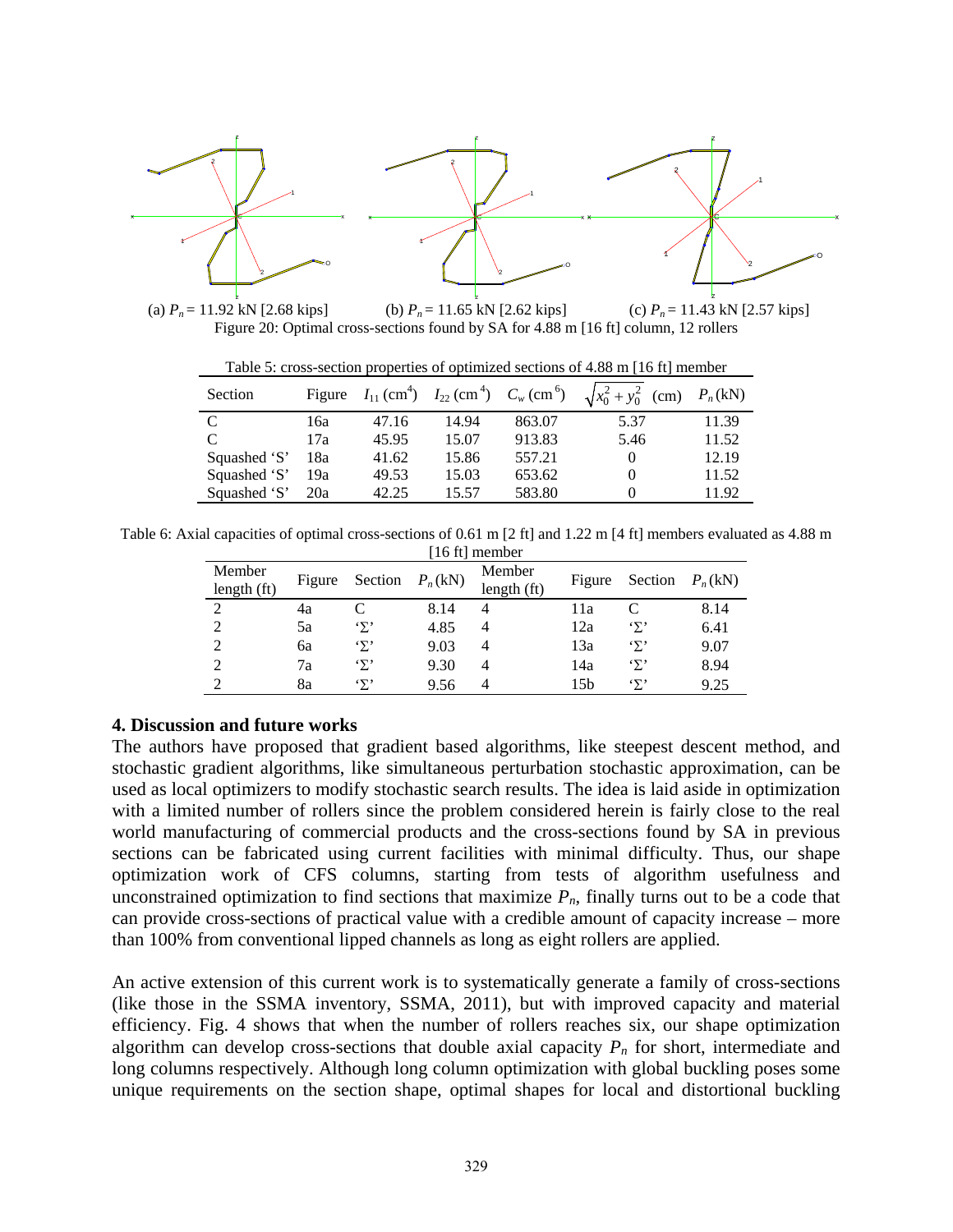controlled cases still perform reasonably well to resist global buckling. Consequently, it is possible to design cross-sections that have relatively large buckling strength for all buckling modes and still meet reasonable manufacturing and construction constraints. Such optimized cross-sections can form a family of potential sections with a much smaller variation in dimensions and number of rollers, so that production cost can be further reduced.

# **5. Conclusion**

A series of construction and manufacturing constraints, together with limits on number of rollstands where the section may be folded (i.e. the number of rollers) ranging from 4 to 12, is implemented in simulated annealing code for cross-section shape optimization of cold-formed steel columns. Both flat widths and relative turn-angles between strips are design variables in the stochastic search seeking sections that maximize the nominal axial strength  $P_n$  evaluated using the Direct Strength Method and finite strip (CUFSM) simulation results for critical buckling loads.

Columns with short 0.61 m [2 ft], intermediate 1.22 m [4 ft], and long 4.88 m [16 ft] physical lengths were studied. Fifty SA-based optimization simulations were run in each case and the three best optimal cross-sections were selected for every combination of number of rollers and member length. Statistics of  $P_n$  and plots of the optimal sections illustrate the uniformity of the stochastic search results for any of these combinations. A considerable increase of  $P_n$  is always available from the optimization, demonstrating the power of the algorithm. Singly-symmetric sections are always optimal designs for short and intermediate unbraced length columns. For four rollers (four folds), only C-sections with shallow webs, long flanges and lips can be formed, but  $P_n$  is still optimized to a more than 50% above the initial C-section. For larger numbers of rollers (folds) 'Σ'-sections can be formed providing a further increase of *Pn* up to more than 100%. For long columns, optimization with 4 rollers yields a C-section with short flanges and long protruding lips. Squashed 'S' sections, found by the authors in past research, starts to appear in long columns when more rollers (folds) are allowed. Numerical comparison indicates that the anti-symmetric squashed 'S' sections which meet the construction and manufacturing constraints largely lose their superiority over singly-symmetric sections (In unconstrained optimization antisymmetric sections were clearly superiors). For long columns the optimal solutions all provide at least a 140% increase over the reference (initial) C-section.

Compared with previous work of the authors the formulation based on a finite number of folds (rollers) lead to a reduced dimension of the design space and the total number of objective function evaluations and the machine time for each CUFSM analysis both decreased. The optimal shapes that meet the construction and manufacturing constraints have significant potential for commercial application. Of the optimal sections explored the ' $\Sigma$ '-sections developed here are currently preferred due to their ability to provide robust capacity increases across all studied limit states/unbraced lengths, yet require only minimal change in current manufacturing and construction.

# **Acknowledgments**

This project received partial funding from U.S. National Science Foundation project: NSF-OISE-1103894: US Egypt Cooperative Research: Use of Cold-Formed Steel in Residential Housing. Any opinions, findings, and conclusions or recommendations expressed in this publication are